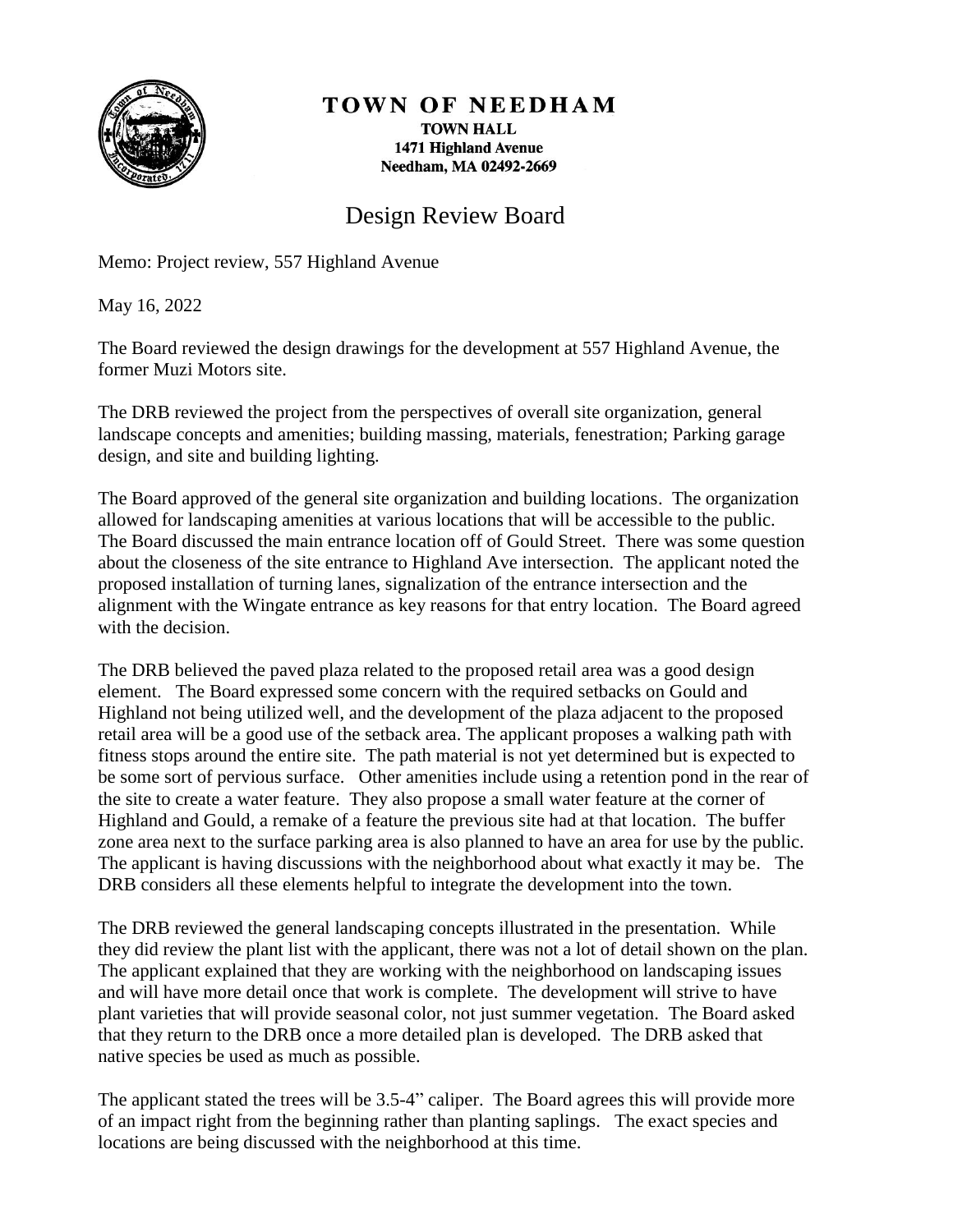The plan at this time illustrates large areas of lawn, and the Board recommends more of a mix of different grasses and planting beds rather than simply grass lawn areas.

The Board suggested that plant screening on areas along the walking path would be beneficial. Especially along Highland Avenue where the walk is close to the street. It is a very busy street, and some screening would make pedestrians more comfortable. Screening could also be useful along the plaza space.

Site lighting will be a mix of pedestrian and parking area lighting. Fixtures will be dark sky compliant. The Board asked that information on the final fixture selection be submitted to the DRB. The applicant did not expect much lighting on the building itself. The Board did not review any information on lighting on the building.

The building design and massing was approved by the Board. The design has a mix of precast GFRC finish, which can be colored and textured in a variety of ways, and metal / glass curtain wall. The applicant will supply a sample of the material to the Community Development office and DRB members can see the sample there.

The design does well breaking up long facades with changes in materials and with the insertion of small outdoor spaces on the upper floors. One suggestion was to consider using a lighter colored mechanical screen. A lighter color could help moderate the mass of the building as a transition to the lighter sky.

There was a discussion of the garage doors on the ground level walls each side of the main entrance. They appear to be a large single panel. The Board suggested the applicant could consider something with more detail to break it up.

The Parking Garage is a precast concrete structure. The design proposes a finish look with similar colors to those on the buildings. The columns will not be flush with the panels to break up the horizontal lines. Decorative fabric panels will be added to create visual interest and screen the garage. The elevator/stair tower would be finished in a different color, with a perforated metal panel accent.

The DRB discussed some of the issues they had with a similar structure in the N2 district. They suggested that the screens not simply be rectangles on frames attached to the façade. The frame could be designed as more of an architectural feature, possibly extending beyond the banners, or above the height of the garage. Screening could be more than one layer, of different heights, or of varied shapes. The applicant should pay special attention to the Gould Street side of the building and consider where the banners are placed, not simply the centers of each side of the garage structure.

Garage lighting needs to be carefully considered. The installation should be done in a way that minimizes the lighting being viewed from outside the site. The applicant stated the lights will be installed in the recessed portions of the precast structure, limiting their visibility. The fixtures themselves will have stages of brightness related to the activity level; low for pedestrian, medium for few cars, brightest for the most activity. The Board believes the proposed lighting and installation should help mitigate the amount of visibility the garage lighting will have off the site.